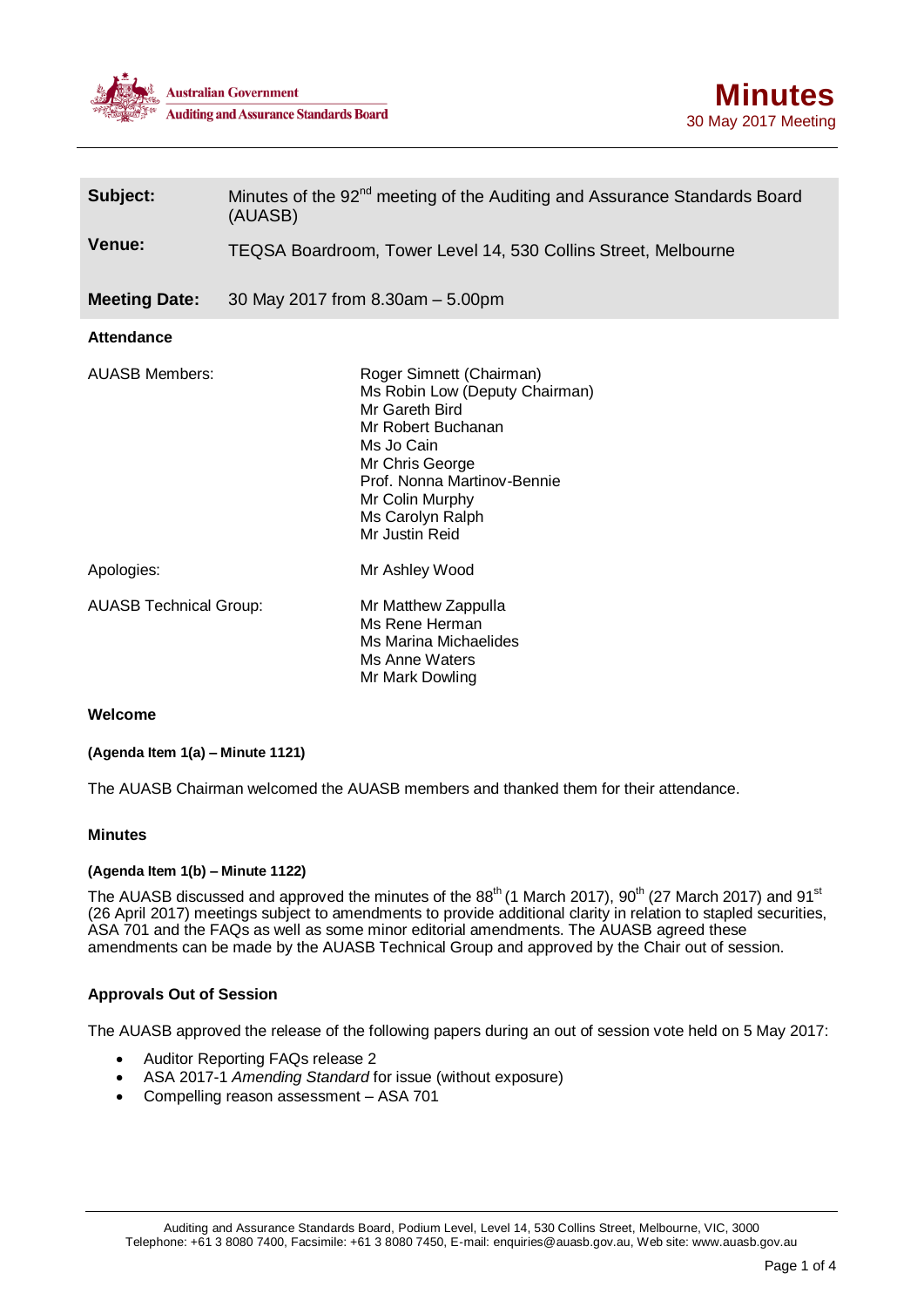



## **Declarations of Interest**

## **(Agenda Item 1(c) – Minute 1123)**

"Declaration of Interests" forms for members were tabled and confirmed. Members have adopted a standing policy in respect of declarations of interests that a specific declaration will be made where there is a particular interest in an issue before the AUASB.

## **Matters Arising from Previous Meetings and Action List**

## **(Agenda Item 1(d) – Minute 1124)**

The status of matters arising brought forward from previous AUASB meetings and action items were noted.

## **NZAuASB update**

## **(Agenda Item 1(e) – Minute 1125)**

The NZAuASB Chairman provided an update on the latest New Zealand activities including:

- The NZAuASB meeting to be held on 7 June 2017 will be focused on ISA 540 and the Service Performance Reporting exposure draft; and
- An update on research projects from the last six months including the assurance needs of small NFP's and charities in relation to the statutory framework, grants and donations and controls over fraud.

## **Strategy Session (closed session)**

## **(Agenda Item 2 – Minute 1126)**

The AUASB discussed a number of matters arising from the joint AASB/AUASB strategy meeting (29 May 2017) and provided comments and suggested changes on a new combined AASB/AUASB Board Charter. A subcommittee of AASB and AUASB members will work together to further align the strategies of both boards during the coming month.

## **Auditor Reporting Implementation – Auditor's Responsibilities Statements**

## **(Agenda Item 3 – Minute 1127)**

The AUASB discussed the Auditor's Responsibilities Statements that were updated following feedback from practitioners that requested coverage of a wider range of audit reporting circumstances. Previous versions of the statements remain valid and will be retained on the AUASB website.

The AUASB voted unanimously to issue the updated Auditor's Responsibilities Statements.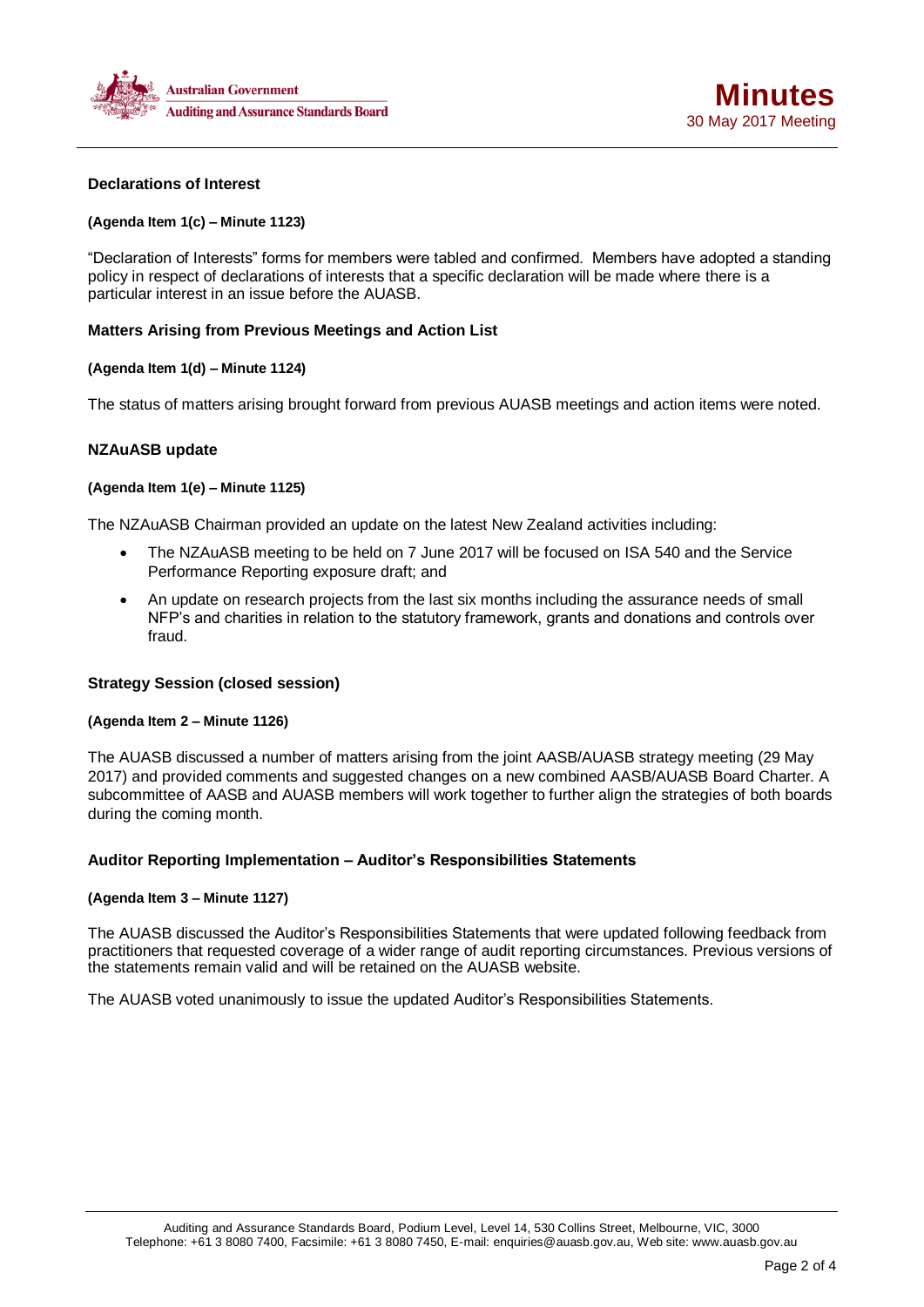



# **ASA 250** *Consideration of Laws and Regulations in an Audit of a Financial Report & ASA 2017-2 Amendments to Australian Auditing Standards*

### **(Agenda Item 4 – Minute 1128)**

The AUASB considered and agreed on the *Basis for Conclusions* paper for the proposed standards ASA 250 and ASA 2017-2. The AUASB requested a number of minor amendments to the standards and related documentation.

The AUASB voted unanimously, to issue the standards ASA 250 and ASA 2017-2 with an application date of 1 January 2018 with early adoption permitted, subject to internal quality assurance processes being completed and final review by the Chair.

## **Auditor Reporting Implementation – Bulletin on Stapled Securities**

## **(Agenda Item 5(a) – Minute 1129)**

The AUASB requested at the 26 April 2017 meeting for the AUASB Technical Group to draft an AUASB Bulletin addressing the AUASB's deliberations on, and the matters an auditor needs to consider, in respect of communicating Key Audit Matters (KAMs) for Stapled Security Groups.

The AUASB discussed the draft bulletin and determined that the matters in relation to the communication of KAMs for Stapled Security Groups are adequately explained and addressed in the *Basis for Conclusions* document for ASA 701 (refer Item 5(c) below), and that this would serve the objective of communicating to stakeholders the AUASB deliberations and conclusions on this issue.

The AUASB requested the AUASB Technical Group perform targeted outreach to auditors involved in the audit of Stapled Security Groups to communicate the outcome on this matter.

The AUASB also requested that the Technical Group investigate whether elements from the Stapled Security Bulletin could be utilised in a future FAQ.

# **Auditor Reporting Implementation – Frequently Asked Questions (FAQs)**

## **(Agenda Item 5(b) – Minute 1130)**

The AUASB discussed and provided edits on the following FAQs drafted by the AUASB Technical Group:

- Communicating key audit matters for entities which have products quoted on the ASX AQUA market; and
- What is included in "Material Uncertainty Related to Going Concern" section in the auditor's report.

The AUASB requested the FAQs be updated and redistributed for an out of session vote.

## **Auditor Reporting Implementation – Amending Standard 2017-1 (ASA 210, 700, 701, 800 and 805)**

## **(Agenda Item 5(c) – Minute 1131)**

The AUASB discussed and provided edits to the *Basis for Conclusions ASA 701 Communicating Key Audit Matters in the Independent Auditor's Report (Amended June 2017).*

It was agreed that this appropriately communicates the matters considered by the AUASB in relation to the reporting of Key Audit Matters for stapled security groups.

The AUASB requested edits and for the *Basis for Conclusions* to be redistributed for an out of session vote.